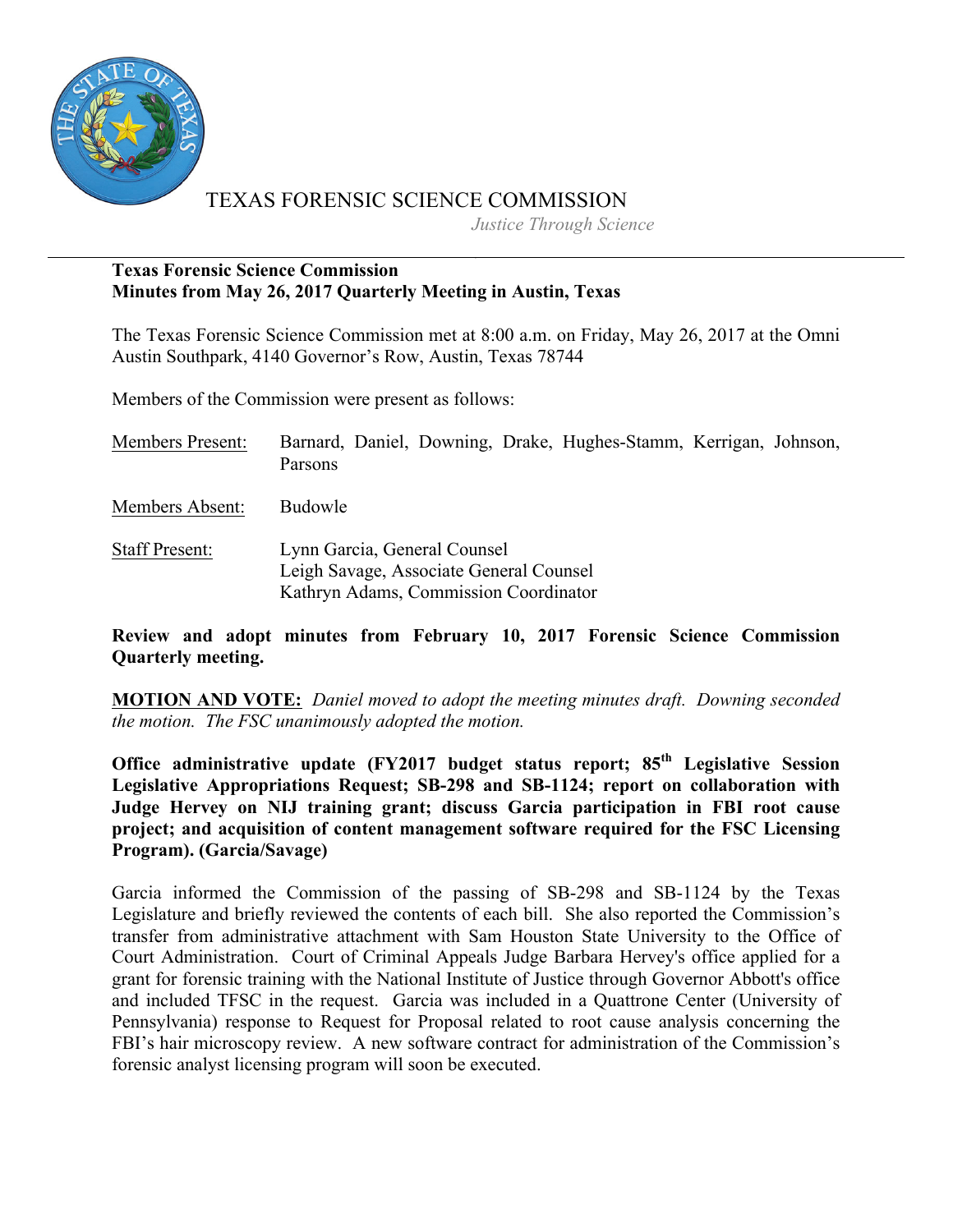#### **Discuss and consider pending complaints and laboratory self-disclosures and all new complaints or self-disclosures received through May 11, 2017. (Daniel)**

#### Disclosures Pending from February 10, 2017

1. No. 17.01; Houston Forensic Science Center (Biological Screening/DNA)

HFSC disclosed a non-conformance in its biology/DNA section where a screening analyst mistakenly identified the presence of semen in a small amount of fecal matter using an acid phosphatase press out method. The analyst noted a strong positive color change and a portion of the underwear was sent for DNA testing. DNA was not obtained in the sperm fraction of the cutting and only two alleles were present in the epithelial fraction. Re-examination of other cuttings of the underwear produced negative results. The laboratory took corrective action including removing the screener from casework and providing retraining, reviewing all of the analyst's cases, and amending the initial report in the case for which the semen was mistakenly identified.

The Complaint Screening Committee ("CSC") recommended issuance of a "No Further Action" ("NFA") letter in light of the additional information and corrective actions provided by HFSC.

#### *The FSC unanimously voted to accept the recommendation of the CSC.*

2. No. 17.03; Houston Forensic Science Center (Toxicology)

HFSC disclosed an incident in its toxicology section in which an examiner incorrectly reported preliminary results were positive for one or more drugs when the report should have stated results were negative for all. Garcia explained the contents of new information received from HFSC and highlighted changes implemented by the lab. The CSC recommended issuance of a NFA letter in light of corrective action taken by the lab.

Kerrigan pointed out case material stating a report had already been issued and the error was discovered in administrative review. She inquired as to how a report was issued prior to administrative review. A lab representative (toxicology section manager) explained how this occurred. The conclusion was drawn that the cover letter to the disclosure did not properly describe the incident as the error was caught incidentally in a second administrative review (to ensure a signature from LIMS was transferred) after the report was issued.

*The FSC unanimously voted to accept the recommendation of the CSC.*

#### Disclosures Received as of May 11, 2017

1. No. 17.12; NMS (Toxicology – Signature Issue)

NMS disclosed an incident in its toxicology section where 152 analytical toxicology reports were released to the Houston Forensic Science Center without a toxicologist's signature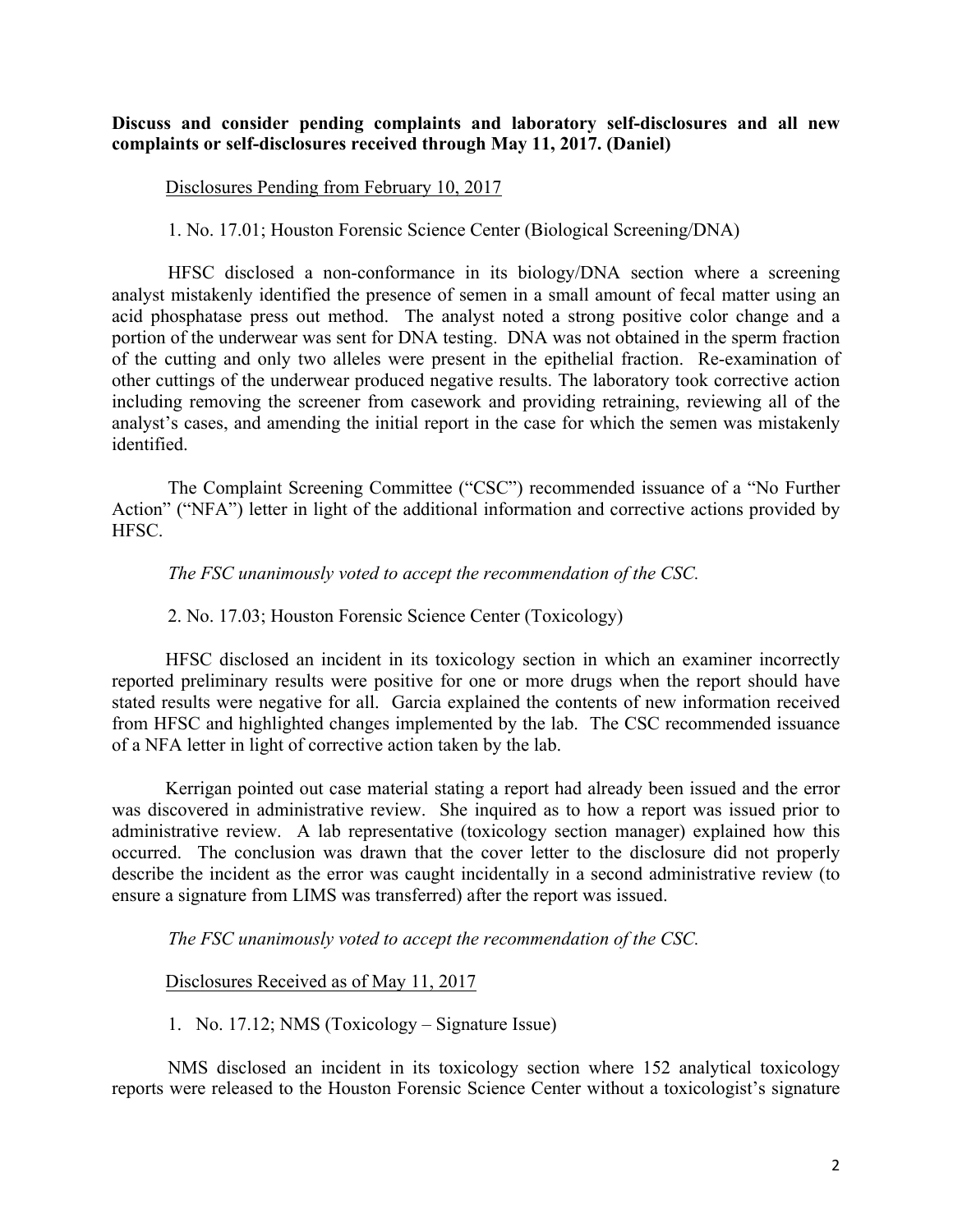during the time period August 30, 2016 to January 18, 2017. The issue occurred after an update was made in the laboratory's LIMS that prevented the reports from being sent for final toxicologist review and signature as they had been in the past.

The CSC recommended issuing a NFA letter since the lab corrected the LIMS issue.

**MOTION AND VOTE:** *Parsons moved to issue a NFA letter to the laboratory. Kerrigan seconded the motion. The FSC unanimously adopted the motion.*

2. No. 17.17; NMS (Toxicology – Cannabinoids)

NMS Labs Willow Grove, PA disclosed an incident in its toxicology section where 20 toxicology cases did not undergo proper screening for cannabinoids and reports were released to the HFSC without uncertainty of measurement applied to the positive confirmation results. The issue occurred when a test code for cannabinoids panel was incorrectly provided to the HFSC by NMS. The particular test code did not include an ELISA screen or the reporting of uncertainty of measurement with positive results.

The CSC recommended issuance of a NFA letter since the issue was one of miscommunication of a testing code and not with the performance of a forensic analysis.

**MOTION AND VOTE:** *Johnson moved to issue a NFA letter to the laboratory. Kerrigan seconded the motion. The FSC unanimously adopted the motion.*

3. No. 17.18; Tarrant County Medical Examiner's Office (Toxicology)

The Tarrant County Medical Examiner's Office disclosed an incident in its toxicology section where data used to report the blood alcohol result for one case was incorrectly reported for another case; therefore, the results of each case were typed and reported out incorrectly to each corresponding submitting agency.

The laboratory took corrective action to remedy the issue and provided extensive documentation. The laboratory's quality manager was available to answer questions regarding the corrective action. The CSC recommended issuance of a NFA letter.

**MOTION AND VOTE:** *Kerrigan moved to issue a NFA letter to the laboratory. Hughes-Stamm seconded the motion. The FSC unanimously adopted the motion.*

4. No. 17.22; Houston Forensic Science Center (Crime Scene Unit)

The HFSC disclosed issues in its Crime Scene Unit including deficiencies in documentation, collection, recovery and preservation of evidence at multiple crime scenes that led to the removal of a crime scene investigator and a technical supervisor.

The director of HFSC's Crime Scene Unit, Jerry Peña, was present to answer questions, discuss corrective action taken as well as future training efforts. Garcia explained why the CSC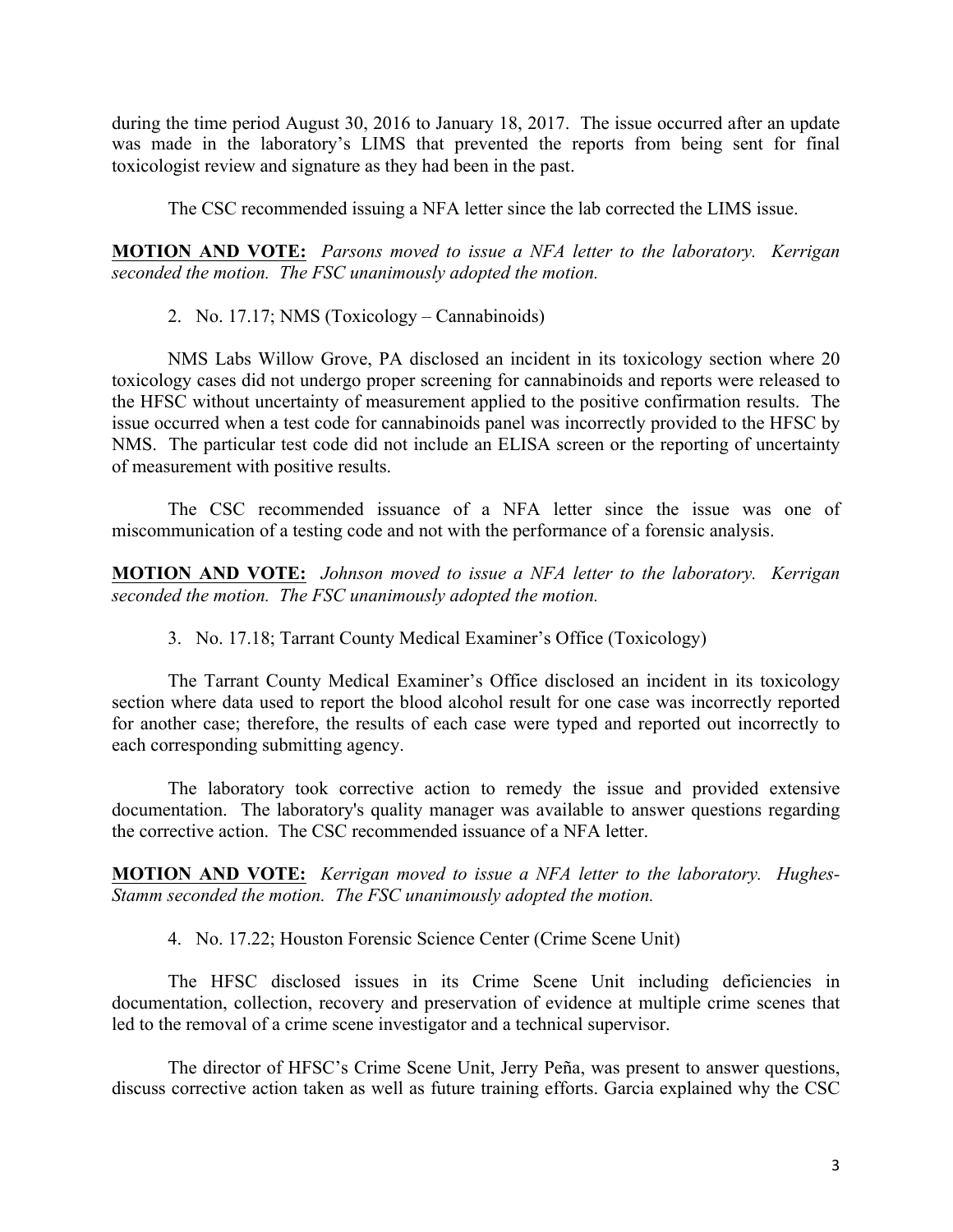recommended an investigation of this matter (the Commission has been tasked with studying and issuing reports on field drug tests and crime scene investigations by the Timothy Cole Exoneration Review Commission) and discussed the possibility of collaborating with Judge Hervey and the Court of Criminal Appeals on training initiatives for crime scene. Hughes-Stamm asked about including external faculty to assist with training.

**MOTION AND VOTE:** *Barnard moved to accept the disclosure for further investigation and issuance of best practice and education recommendations, and to form a review panel. Kerrigan seconded the motion. The FSC unanimously adopted the motion.*

An investigative panel including Drake, Johnson and Parsons was formed.

5. No. 17.25; Jefferson County Regional Crime Lab (Drug Chemistry)

The Jefferson County Regional Crime Laboratory disclosed an issue in its drug chemistry section in which the laboratory discovered that since March 2016 it had been incorrectly reporting the "Group A component" for the drug fluoro-ADB as methyl methoxy oxobutane instead of the correct methoxy dimethyl oxobutane where fluoro-ADB was reported in combination with FUB-AMB.

Laboratory representative Chris Fontenot was present and explained the automatic text for that drug was incorrectly entered and it was being copied and pasted into reports. He also explained the corrective action implemented by the laboratory.

**MOTION AND VOTE:** *Kerrigan moved to issue a "No Further Action" letter to the laboratory. Hughes-Stamm seconded the motion. The FSC unanimously adopted the motion.*

6. No. 17.26; DPS El Paso (Lost DNA Evidence)

DPS El Paso disclosed an incident in its DNA section in which an analyst was unable to locate an envelope containing three cuttings for DNA testing which were believed to have been returned to the evidence section.

DPS Deputy Assistant Director Brady Mills was present and explained details of the selfdisclosure. The laboratory's conclusion was that the cuttings were inadvertently discarded. DPS has issued an initial Quality Action Plan and plans to update the QAP with more information regarding the analyst's method of transporting the evidence. It was noted that QAP's received from DPS are undated. Garcia requested that they be dated from now on.

Johnson recused himself from deliberations and voting on this case.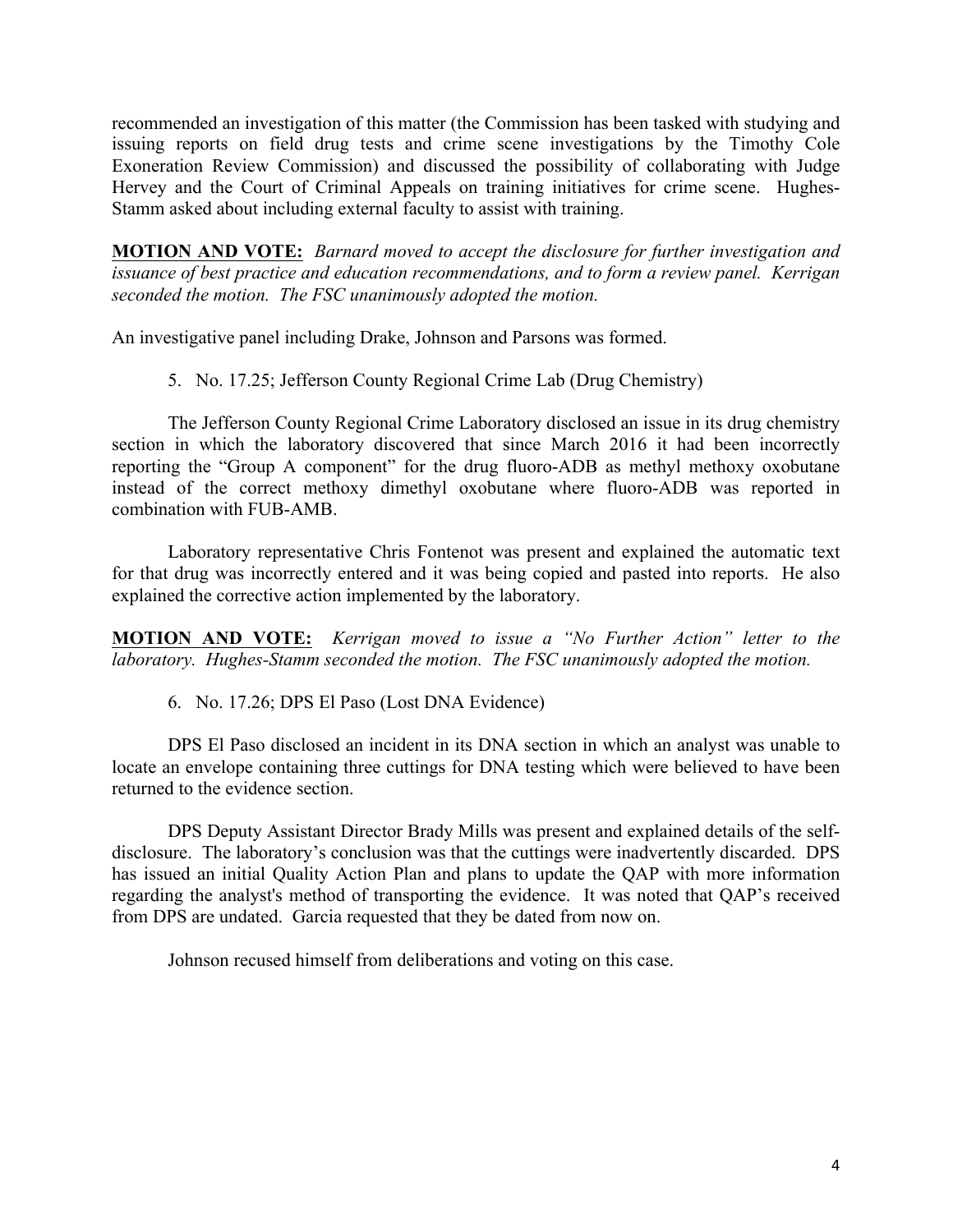**MOTION AND VOTE:** *Hughes-Stamm moved to table the disclosure pending receipt of the updated QAP. Drake seconded the motion. The FSC unanimously adopted the motion.*

7. No. 17.27; DPS Midland (Barcode Issue/Lost Evidence)

DPS Midland disclosed a circumstance in which evidence for three cases in its controlled substance section believed to have been labeled for destruction could not be located due to the fact that the bar code scanner had malfunctioned.

Drake asked questions regarding the laboratory's process for evidence destruction (and documentary evidence of same). Mills explained this is maintained in the LIMS system; the three cases were not bar-coded and therefore supporting documentation was not in LIMS. Evidence in the three cases has not yet been found but they were believed to have been destroyed as part of the ordinary course of evidence destruction for drug cases.

Johnson recused himself from deliberation and voting in this case.

**MOTION AND VOTE:** *Kerrigan moved issue a NFA Letter. Drake seconded the motion. The FSC unanimously adopted the motion.*

8. No. 17.28; DPS Garland (Blood Alcohol)

DPS Garland (Blood Alcohol) disclosed an incident in which an examiner (Chris Youngkin) had switched a sample in 2014. A corrective action was implemented for the switched sample, but the analyst subsequently testified regarding the incident in a manner that was not forthcoming and resulted in various district attorney offices served by DPS Garland to decline to sponsor Mr. Youngkin as an expert.

**MOTION AND VOTE:** *Daniel moved to accept the disclosure for investigation. Hughes-Stamm seconded the motion. The FSC unanimously adopted the motion.*

Garcia suggested formation of an investigative panel including collaboration with the Quattrone Center for the Fair Administration of Justice. This case will be combined with the Richards complaint. Garcia reviewed Youngkin's court testimony and concerns resulting therefrom. DPS Deputy Assistant Director Mills explained Mr. Youngkin has been removed from analytical work and is currently working for DPS in a different division. Mills stated Youngkin's testimony from 2013-2016 has been reviewed by the laboratory.

The issue of lack of access to trial transcripts was discussed. Dawn Boswell (Tarrant County Conviction Integrity Unit Chief) suggested contacting court reporters directly. Sometimes they will allow copying relevant portions if the transcript is being produced for appeal. Transcripts are not always available since they are not produced in every case.

An investigative panel including Daniel, Parsons and Kerrigan was formed. Johnson recused himself from deliberation and voting in this case.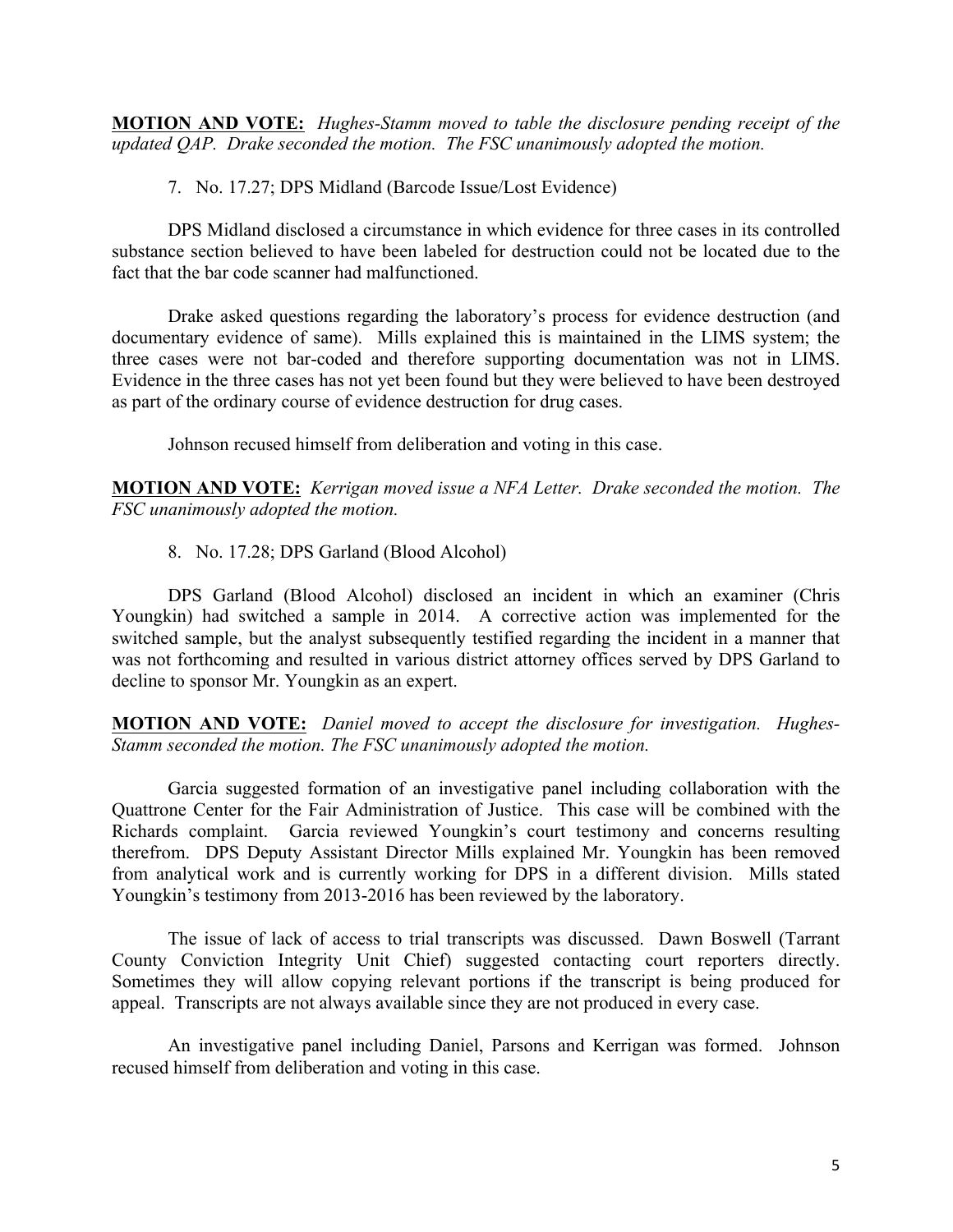**MOTION AND VOTE:** *Drake moved to approve panel members chosen and combine this case with the Richards complaint. Downing seconded the motion. The FSC unanimously adopted the motion.*

Complaints Pending from February 10, 2017

1. No. 16.54; Gulley, Britney (SWIFS; Firearms/Toolmarks)

This complaint was filed by inmate Britney Gulley alleging a Southwestern Institute of Forensic Sciences ("SWIFS") firearms analyst misidentified a firearm and bullets that led to her wrongful conviction for murder. SWIFS has agreed to re-analyze the case; this is amenable to all parties. SWIFS had returned the evidence as part of the normal course but it was located by the District Attorney's office and re-submitted to SWIFS.

Barnard recused himself from deliberation and voting in this case.

**MOTION AND VOTED** *Daniel moved to table the complaint pending re-analysis of the evidence by SWIFS. Hughes-Stamm seconded the motion. The FSC unanimously adopted the motion.*

2. No. 16.69; Richards, Dylan (DPS Garland; Blood Alcohol)

This complaint was filed by inmate Dylyn Richards alleging DPS Garland crime lab analyst Chris Youngkin may have falsely represented the blood alcohol level reported in his case which led to Richards' conviction for intoxication manslaughter of a peace officer.

**MOTION AND VOTE:** *See discussion under Case no. 17.28, DPS Garland (Blood Alcohol)*

3. No. 17.04; Gefrides, Lisa (Houston Forensic Science Center; Biology/DNA)

This complaint was filed by forensic biology consultant, Lisa Gefrides, alleging the HFSC's biology section was not adequately identifying and controlling errors during testing of biological evidence.

Garcia informed the Commission that Dr. Budowle has agreed to review the complaint. She suggested it be tabled pending completion of his review.

**MOTION AND VOTE:** *Hughes-Stamm moved to table the complaint pending review by Budowle. Daniel seconded the motion. The FSC unanimously adopted the motion.*

4. No. 17.05; Innocence Project of Texas (DPS Austin; DNA-CODIS)

This complaint was filed by the Innocence Project of Texas on behalf of inmate Cedric Millage alleging the DPS Austin CODIS Laboratory failed to comply with National DNA Index System ("NDIS") procedures when uploading a DNA search profile into the Combined DNA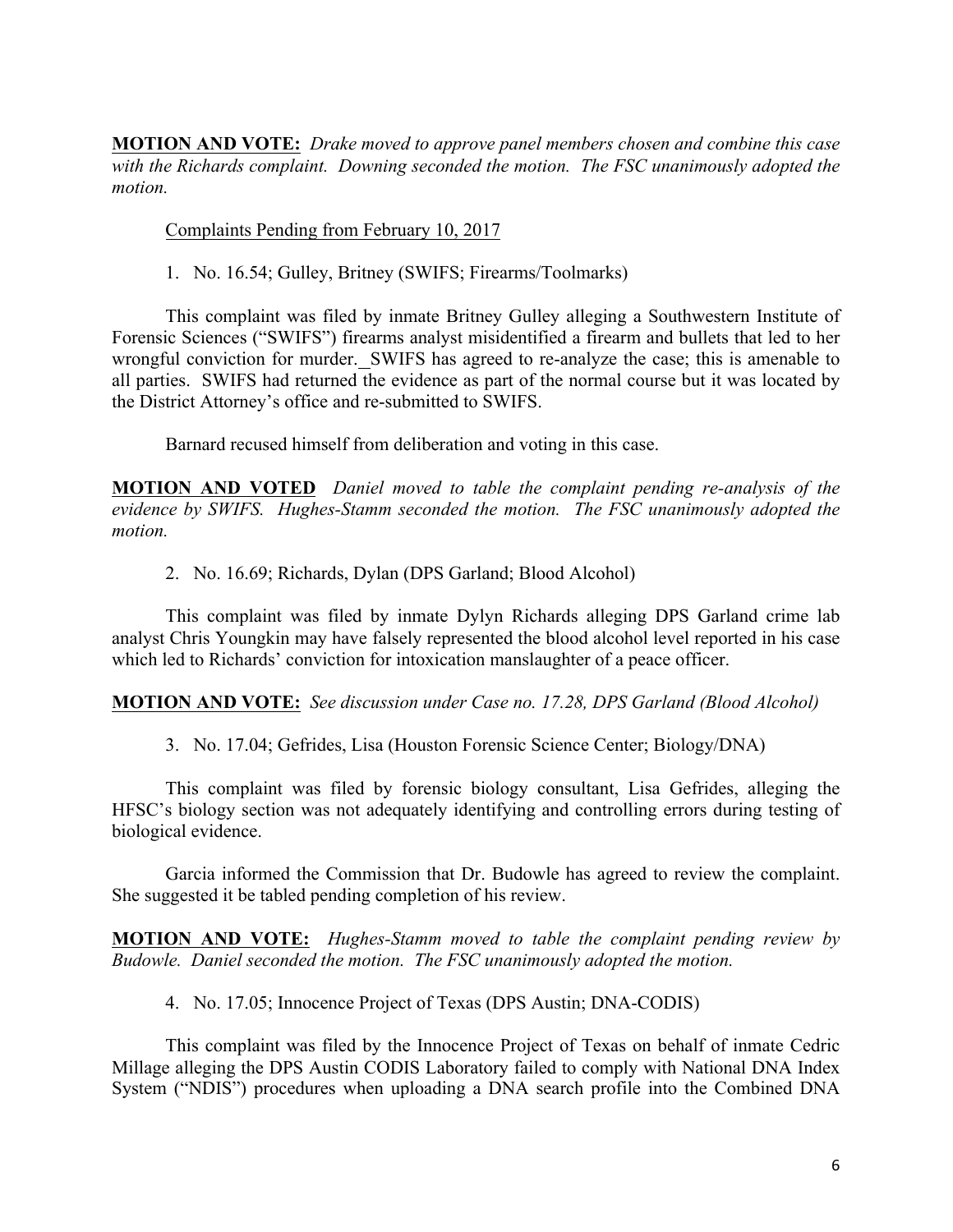Index System ("CODIS") such that one of the obligate alleles would have excluded the defendant being compared had the profile been properly uploaded.

Garcia related Complainant's intention to submit a new complaint focusing on Cellmark's original DNA mixture interpretation and recommended tabling the case until Dr. Budowle has an opportunity to evaluate the new complaint.

Johnson recused himself from deliberation and voting on this case.

**MOTION AND VOTE:** *Hughes-Stamm moved to table the complaint pending review by Budowle. Parsons seconded the motion. The FSC unanimously adopted the motion.*

Complaints Received as of May 11, 2017

1. No. 16.41; Moreno, Jr., Valentin (Dr. A. J. Alamia; Forensic Psychology Testimony)

This complaint was filed by inmate Valentin Moreno alleging forensic psychologist Dr. A.J. Alamia gave scientifically unacceptable testimony at his trial and that prosecutors falsely mislead an eyewitness to identify Moreno at trial. Moreno believes these factors led to his wrongful conviction for murder.

Members discussed FSC's lack of jurisdiction over forensic psychology due to the fact that it does not fall within the statute's definition of "forensic analysis."

**MOTION AND VOTE:** *Hughes-Stamm moved to dismiss the complaint for failure to allege negligence and/or misconduct related to a forensic analysis of physical evidence and therefore the allegations are not subject to review by the Commission. Johnson seconded the motion. The FSC unanimously adopted the motion.*

2. No. 16.52; Resendez, Eustorgio (DPS Austin; Firearm/Toolmark)

This is a complaint filed by inmate Eustorgio Guzman Resendez alleging a DPS Austin firearm/toolmark expert could not identify any weapon that connected Resendez to the crime and he therefore should not have been convicted.

Members discussed the fact that no allegations of negligence or misconduct were made concerning the actual forensic analysis, but rather that the examiner could not connect the defendant (or an alternative suspect) to the crime.

Johnson recused himself from deliberation and voting on this case.

**MOTION AND VOTE:** *Kerrigan moved to dismiss the complaint for lack of any allegations of negligence or misconduct related to the forensic analysis in the case. Downing seconded the motion. The FSC unanimously adopted the motion.*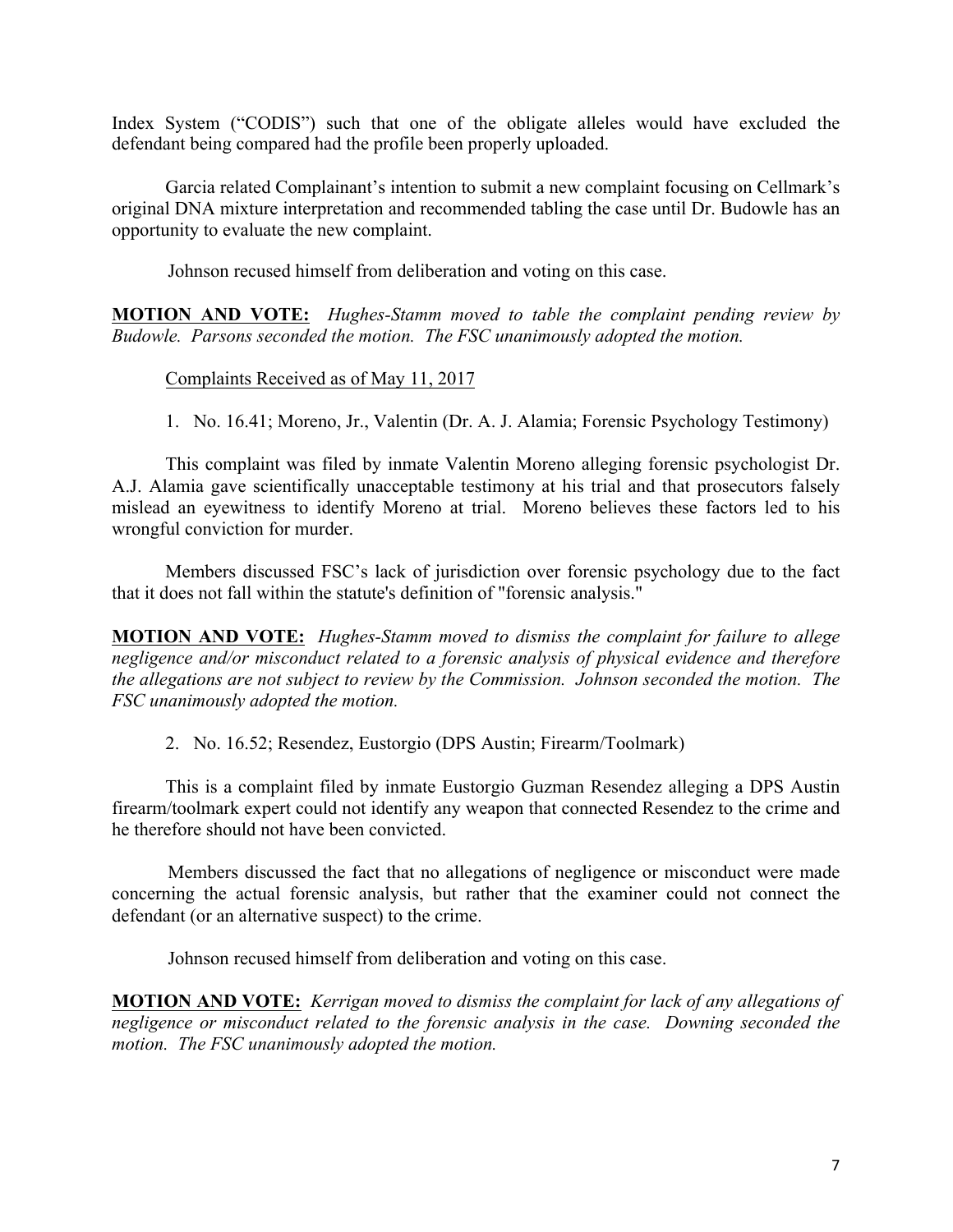3. No. 17.07; Turner, Bronwen (Harris County Institute of Forensic Sciences; Firearm/Toolmark)

This complaint filed by inmate Bronwen Turner alleges because Harris County Institute of Forensic Sciences ("HCIFS") was unable to confirm any gunshot residue particles on a vehicle used to commit the crime nor on Turner's hands, and DNA testing comparing blood found on the victim to Turner's results was inconclusive, Turner should not have been convicted for capital murder.

**MOTION AND VOTE:** *Downing moved to dismiss the complaint on grounds that no allegations were made concerning negligence or misconduct relative to any analysis of physical evidence in the case, only that Turner should not have been convicted without stronger evidence. Parsons seconded the motion. The FSC unanimously adopted the motion.*

4. No. 17.09; Washington, Kenneth Wayne (Harris County Institute of Forensic Sciences; Serology/DNA)

This complaint filed by inmate Kenneth Wayne Washington alleged DNA analysis and testimony by HCIFS analyst Jennifer Petrash confirming Washington's saliva sample matched blood found at the crime scene was insufficient to support Washington's conviction for burglary.

**MOTION AND VOTE:** *Parsons moved to dismiss the complaint as no negligence or misconduct related to the analysis was alleged, just that complainant should not have been convicted on the available evidence. Johnson seconded the motion. The FSC unanimously adopted the motion.*

5. No. 17.13; Hill, Anthony (Max Courtney; Crime Scene Reconstruction)

This complaint filed by inmate Anthony D. Hill alleged crime scene reconstructionist Max Courtney gave scientifically insupportable analysis and testimony that led to Hill's wrongful conviction for capital murder*.*

Members discussed the age of the case and the possibility of obtaining more information from Tarrant County's Conviction Integrity Unit prior to making a decision on whether or not to accept the case for investigation.

**MOTION AND VOTE:** *Johnson moved to table the complaint until FSC staff obtains additional information. Drake seconded the motion. The FSC unanimously adopted the motion.*

6. No. 17.16; Booker, Billy Joe (NMS/IFL Bedford; Blood Alcohol)

This complaint was filed by inmate Billy Booker alleging former IFL Bedford analyst Elizabeth Feller tested a blood sample that led to his wrongful conviction for DWI.

Garcia explained the FSC previously investigated Feller and pointed out this complaint is about courtroom procedure and not about the forensic analysis. Though the report in the case was not admitted and the analyst did not testify, the judge allowed the prosecutor to reference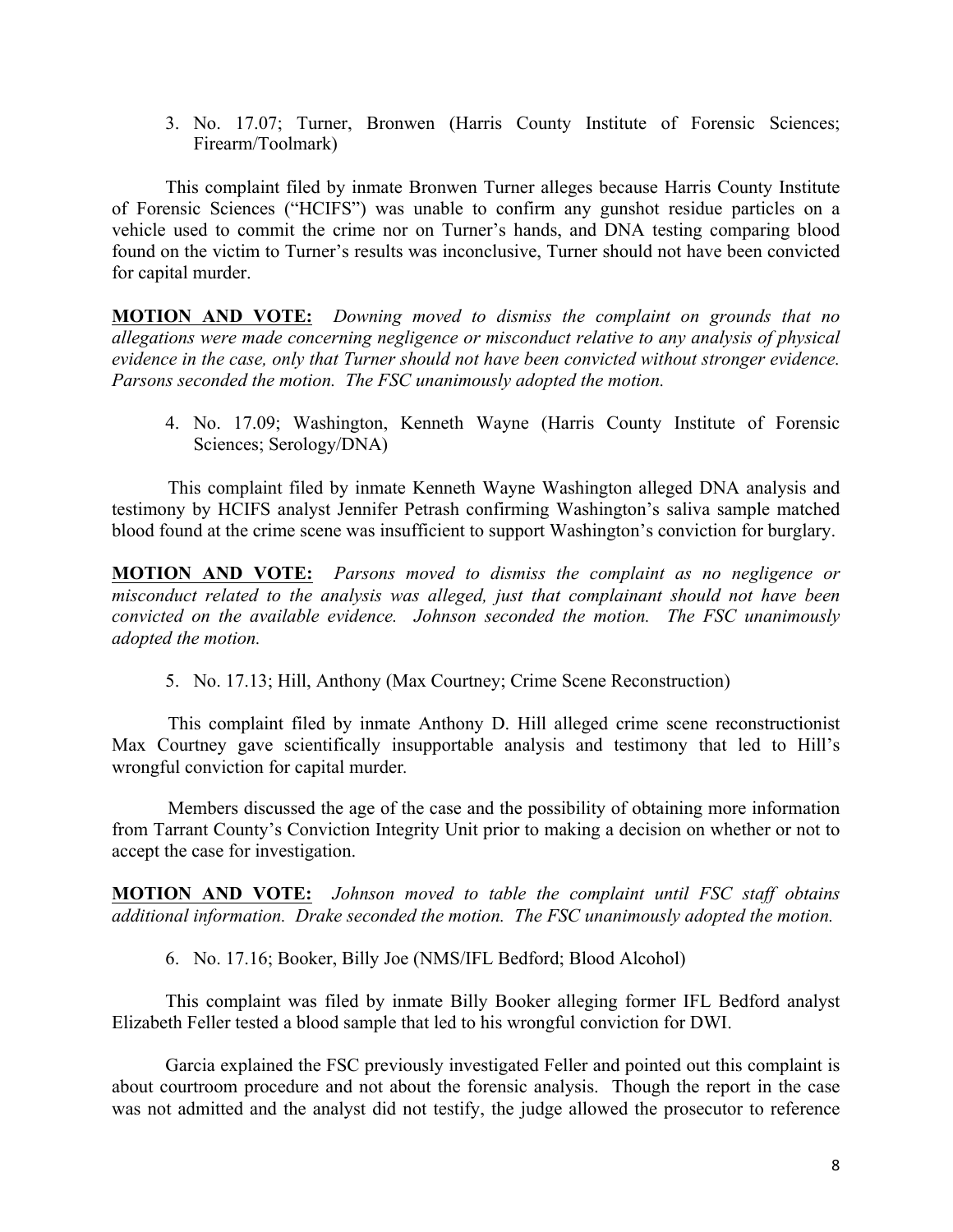Booker's blood alcohol level during argument. This is a decision within the sole purview of the court and thus falls outside the scope of the Commission's jurisdiction.

**MOTION AND VOTE:** *Kerrigan moved to dismiss the complaint. Johnson seconded the motion. The FSC unanimously adopted the motion.*

7. No. 17.19; Thain, Blake Allen (Harris County Sheriff's Office; Firearm/Toolmark)

This complaint filed by inmate Blake Allen Thain alleged a firearm/toolmark analyst from the Harris County Sheriff's Department exceeded the bounds of scientifically acceptable testimony when he stated at Thain's trial that all .380 shell casings he examined were fired from the same weapon. Thain believes this led to his wrongful conviction for murder.

Garcia explained that the analyst testified on the stand that firearm and tool mark analysis is somewhat subjective, which is in fact a true statement. Members discussed the case and concluded the facts as presented do not merit a best-practices review. Barnard emphasized the issue merits further discussion and the problems are already being addressed within the larger community of firearm/tool mark examiners.

**MOTION AND VOTE:** *Daniel moved to dismiss the complaint as the analysis occurred prior to the accreditation program in Texas and a best practices review is not merited at this time. Drake seconded the motion. The FSC unanimously adopted the motion.*

8. No. 17.21; Cervantes, Reynaldo (DPS McAllen; Serology)

This complaint filed by inmate Reynaldo Cobio Cervantes requested DNA testing and alleged DPS McAllen lab director Joe Marchan gave perjured testimony related to the type of blood found on a jacket that connected Cervantes to a murder and eventually led to his conviction.

Johnson recused himself from deliberation and voting on this case.

**MOTION AND VOTE:** *Drake moved to dismiss the complaint as the FSC has no authority to request additional testing in any case and cannot intervene in court proceedings; complainant should be sent a letter explaining the basis for dismissal and contact information for publicly funded innocence clinics in Texas. Parsons seconded the motion. The FSC unanimously adopted the motion.*

9. No. 17.23; Ghant, Travis (Scott & White– Temple Sexual Assault Nurse Examiner Alice Lindner; S.A.N.E).

This complaint filed by inmate Travis Ghant alleged S.A.N.E. Alice Linder from Scott & White Temple gave scientifically insupportable testimony related to a "V-shaped" tear in the victim's hymen that led to his wrongful conviction for sexual assault of a child.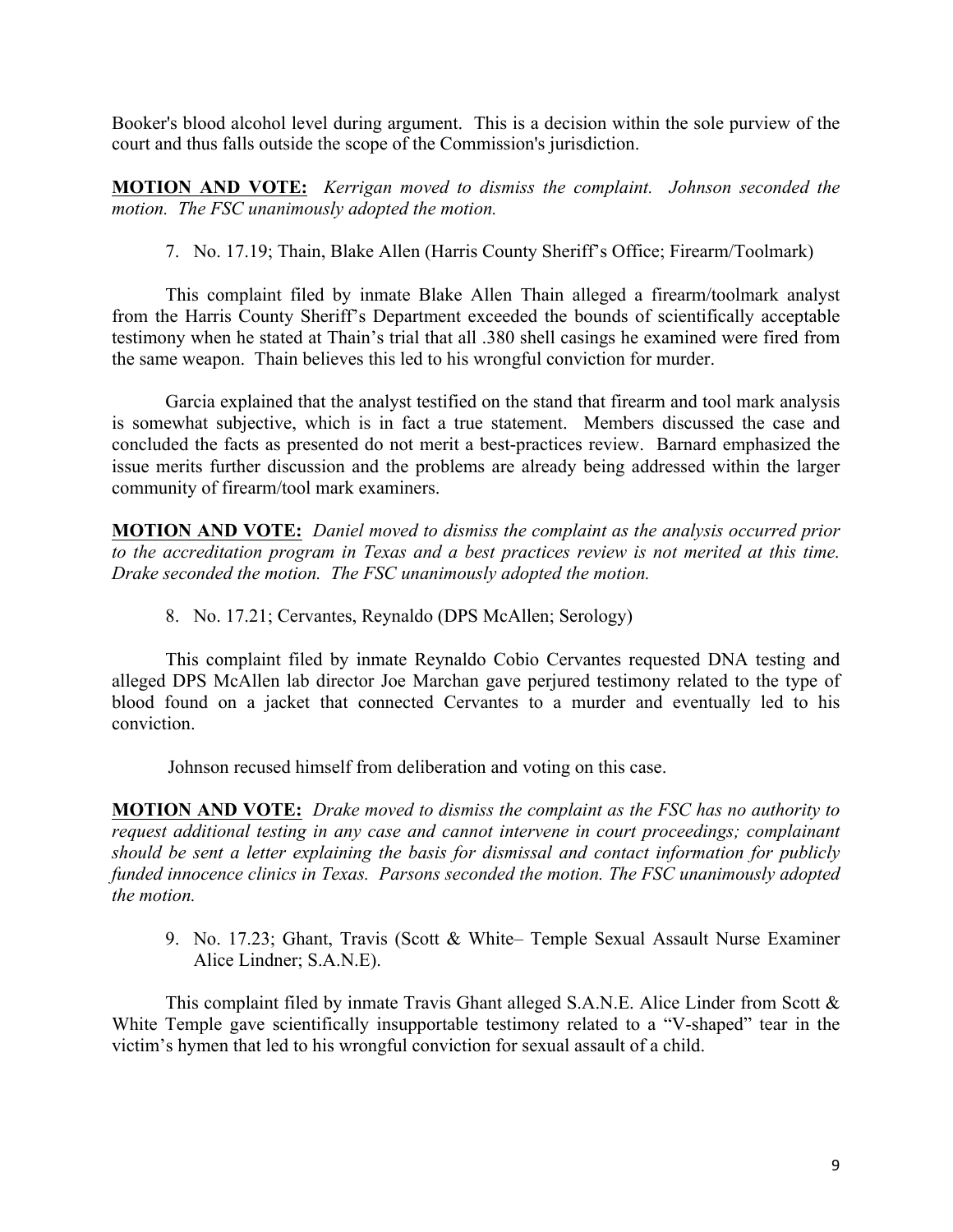Garcia explained SANE examinations are exempt from accreditation. Any review by the FSC would therefore be limited to a best practices analysis and related recommendations.

**MOTION AND VOTE:** *Daniel moved to table the complaint pending further review by Dr. Downing. Parsons seconded the motion. The FSC unanimously adopted the motion.*

10. No. 17.24; Smithwick, Roy (Bexar County Criminal Investigation Lab; Serology and Firearms/Toolmarks)

This complaint filed by inmate Roy Louis Smithwick, Jr. alleged Bexar County Criminal Investigation Laboratory former analysts Ron Dodson and Fred Zain gave false and misleading firearms/toolmarks and serology testimony that led to his wrongful conviction for murder.

Garcia summarized correspondence with the Director of the Bexar County laboratory concerning whether this case was reviewed as part of a prior broader review of Fred Zain's cases upon discovery of his misconduct. The director was unsure whether this case was part of that review but stated the lab is in the process of researching the firearm/tool mark analysis.

**MOTION AND VOTE:** *Drake moved to table the complaint pending further information from the laboratory. Johnson seconded the motion. The FSC unanimously adopted the motion.*

11. No. 17.29; Drummer, Cornell (Bexar County Criminal Investigation Lab; Firearm/Toolmark)

This complaint filed by inmate Cornell Drummer alleged Bexar County Medical Examiner's Office firearm and tool mark examiner Richard Stengels gave scientifically invalid testimony at Drummer's trial that led to his wrongful conviction for murder.

**MOTION AND VOTE:** *Johnson moved to dismiss the complaint as the analysis in question occurred prior to creation of the state's crime laboratory accreditation program, and the facts as presented do not merit a best practices review. Downing seconded the motion. The FSC unanimously adopted the motion.*

**Discuss granting staff discretion to dismiss complaints that are requests for DNA testing and complaints related to non-physical evidence, such as forensic psychology and forensic hypnosis because these disciplines fall outside the Commission's jurisdiction as they are not "forensic analysis" in accordance with Tex. Code Crim. Proc. art 38.35 (a)(4).** 

Members discussed granting staff discretion to dismiss cases falling into the categories outlined above.

**MOTION AND VOTE:** *Parsons moved to grant staff discretion to dismiss cases that constitute requests for DNA analysis and/or allegations unrelated to forensic analysis as that term is defined under Texas law. Hughes-Stamm seconded the motion. The FSC unanimously adopted the motion.*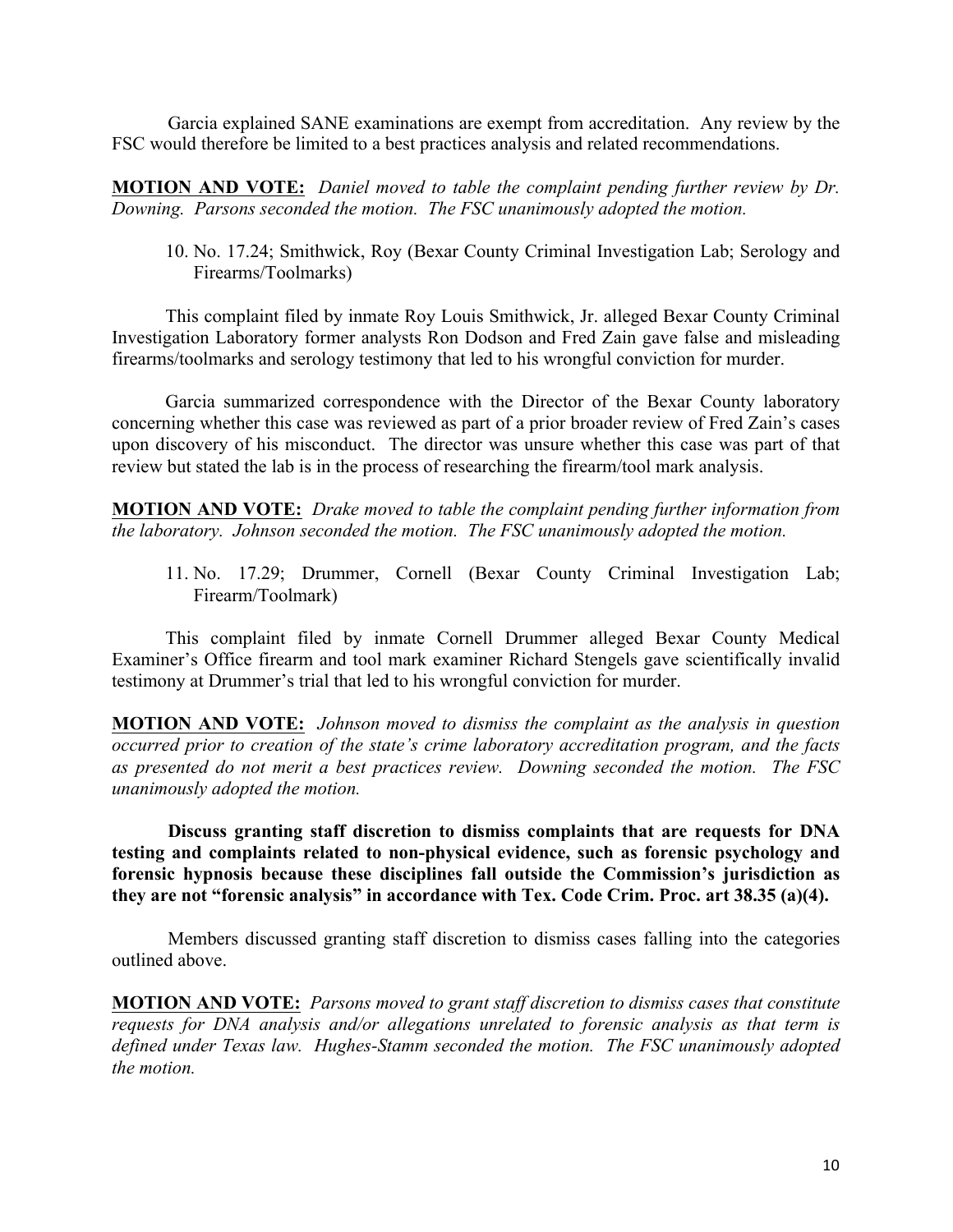**Discuss status of crime laboratory accreditation program, including accreditation non-conformances received since February 10, 2017 meeting, discussion of comments and responses on proposal and final adoption of rule for removal of forensic hypnosis from exempted forensic disciplines list, exemption regarding age assessment and human identification, and exemption regarding testing for sexually transmitted diseases. Discussion of rule proposals to add footwear and tire tread comparison to trace evidence sub-disciplines subject to Commission accreditation requirements, remove serial number restoration from exempted forensic disciplines list, correct citations and other nonsubstantive edits to adopted accreditation rules, and add fire investigation to exempted forensic disciplines list. (Garcia/Savage)**

Savage informed members that rule changes have been published and forensic hypnosis has been removed from the exemption list while forensic odontology for age assessment and human identification and testing for sexually transmitted diseases have been added.

Garcia explained language in rules should be explicit that footwear and tire tread comparison are sub-disciplines of trace evidence. Parsons asked whether footwear and tire tread analysis is being performed outside of accredited laboratories such as in police departments. Garcia responded FSC should therefore do more research on this topic. A recommendation will be made at the next full meeting.

Garcia explained that fire scene investigation is not currently exempt from the accreditation requirement as the rules were carried over from DPS. Garcia consulted with the Texas State Fire Marshal who explained there are currently only two accredited fire investigation organizations in the world. Though Texas is moving in the direction of accreditation, it will take some time to achieve this goal. As a result, the most prudent course at this time would be to exempt fire scene investigation from the accreditation requirements.

**MOTION AND VOTE:** *Johnson moved to add Fire Scene Investigation to the list of exempt disciplines. Parsons seconded the motion. The FSC unanimously adopted the motion.*

# **Discuss licensing advisory committee program and progress to date, including recent licensing advisory committee meetings (3/3/2017 and 4/24/2017) and review, discuss and adopt proposed draft rules for licensing program. (Hilbig/Garcia/Savage)**

Members had an extensive discussion regarding the licensing program (applicable only to analysts in working accredited disciplines in accredited laboratories) and draft rules as reflected in the meeting recording.

**MOTION AND VOTE:** *Kerrigan moved to harmonize the FSC's descriptions and definitions in its rules with those of national accrediting bodies. Hughes-Stamm seconded the motion. The FSC unanimously adopted the motion.*

**MOTION AND VOTE:** *Drake moved to harmonize the FSC's educational requirements for forensic analysts and genres of science included under the umbrella of "natural sciences" with*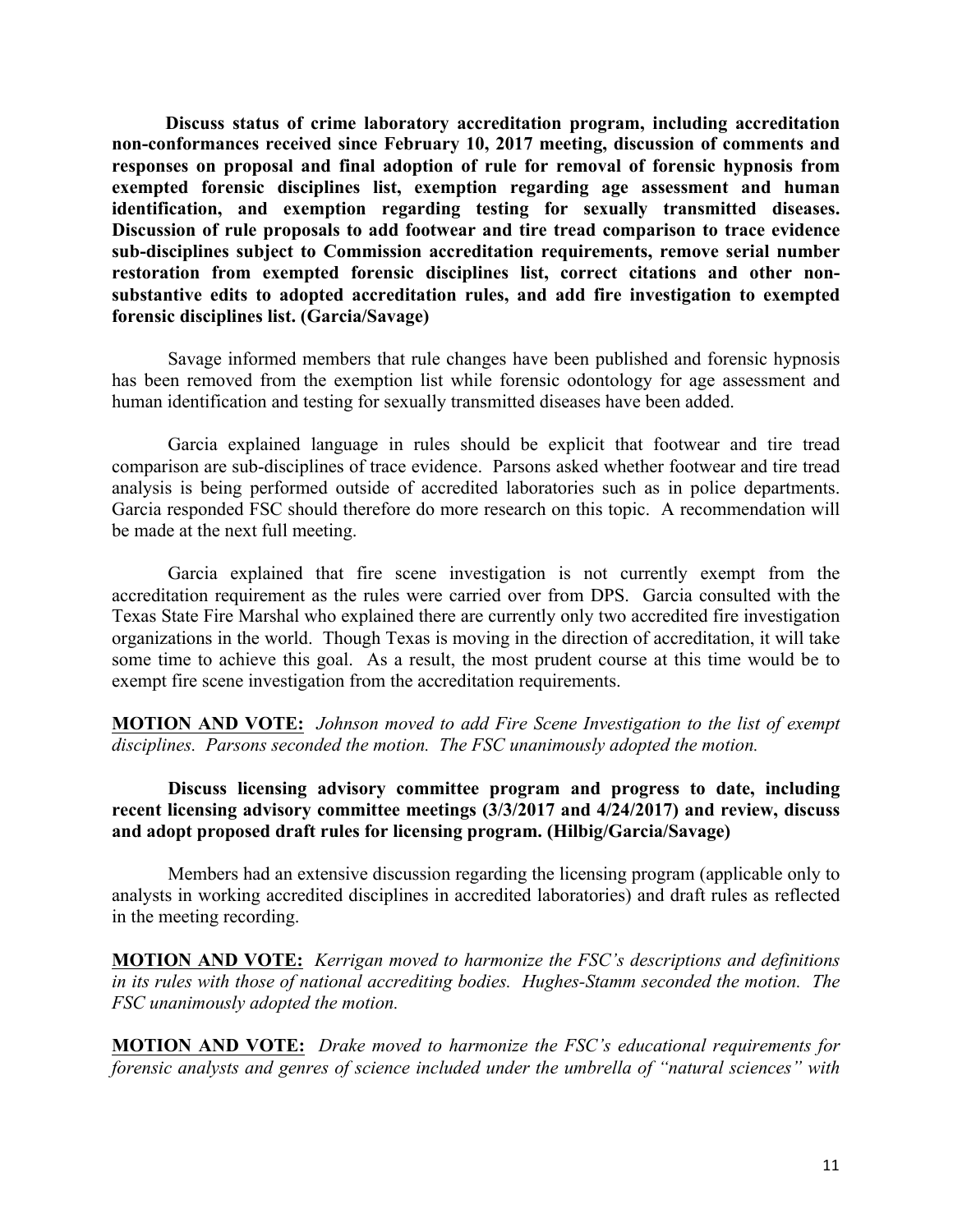*those of national accrediting bodies. Hughes-Stamm seconded the motion. The FSC unanimously adopted the motion.*

**MOTION AND VOTE:** *Daniel moved to spend up to \$25,000 to hire the psychometric company ACS to assist the FSC with forensic analyst exam formation. Hughes-Stamm seconded the motion. The FSC unanimously adopted the motion.*

**MOTION AND VOTE:** *Daniel moved to accept the licensing rules for publication with edits approved during the meeting. Pat Johnson seconded the motion. The FSC unanimously adopted the motion.* 

# **Discuss Commission reporting requirements, including Commission disclosure guidance per statute and possible revisions to policies and procedures. (Garcia)**

The Commission discussed the need to provide additional guidance to laboratories regarding their disclosure obligations to the Commission under Section 38.01 of the Texas Code of Criminal Procedure.

**MOTION AND VOTE:** *Parsons moved to form an advisory panel to make recommendations to the FSC relative to laboratory self-disclosures. Downing seconded the motion. The FSC unanimously adopted the motion.*

An investigative panel including Daniel, Parsons, Kerrigan and Johnson was formed.

# **Discuss transfer of policies and procedures related to the filing and processing of complaints and disclosures to the Texas Administrative Code. (Garcia/Savage)**

Garcia and Savage relayed the need to transfer the Commission's policies and procedures into published rules under the Texas Administrative Code. Staff will work on the transfer and report back to the Commission.

## **Discuss revisions to complaint and disclosure forms and requiring laboratories to identify name of examiner(s) involved in a particular disclosure. (Daniel/Garcia)**

Daniel suggested the names of analysts involved in laboratory non-conformances should be provided on all laboratory self-disclosures. The issue was discussed with several members expressing concern that such a requirement (outside of incidences of professional misconduct) could have a chilling effect on the willingness of laboratories to self-disclose.

**MOTION AND VOTE:** *Daniel moved to require names of analysts involved in laboratory disclosures be filed with the FSC. The motion did not receive a second and thus did not pass.*

### **Update on Rio Grande Identification Project. (Hughes-Stamm/Garcia/Savage)**

UNTHSC-CHI has received a grant to work in collaboration with three central American countries on the database issues related to identification of human remains. The FBI has not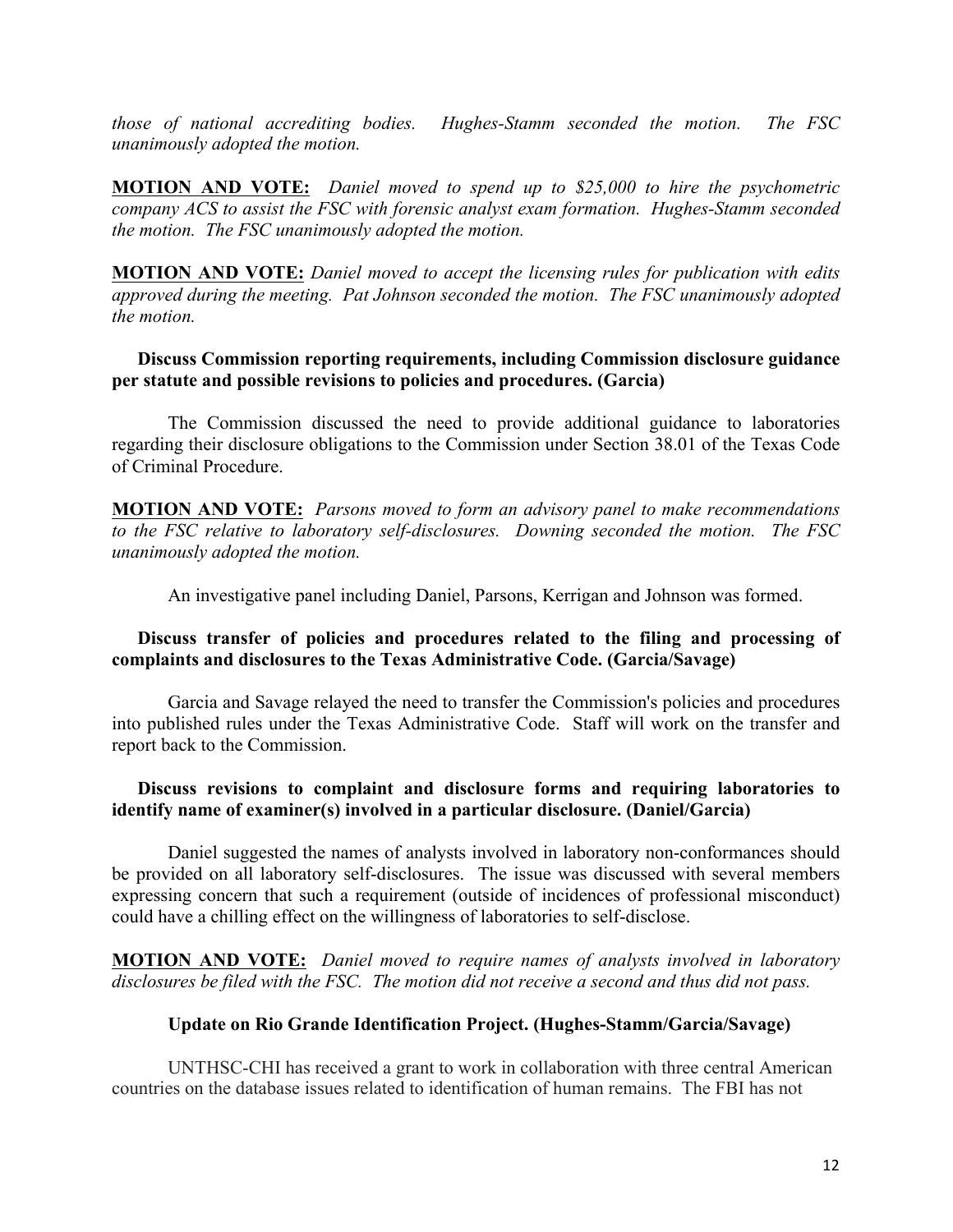changed its position on the MOU with EAAF; because the efforts to search EAAF family reference samples against human remains at UNTHSC-CHI are dependent upon FBI approval there will be no progress to report unless and until the FBI changes its position.

#### **Update from Texas Association of Crime Laboratory Directors. (Kahn or designee)**

There was no specific update given for this agenda item. Dr. Kahn provided an update at the Licensing Advisory Committee meeting on May 25, 2017.

# **Review recommendations in HB-34 and SB-1579 from Tim Cole Exoneration Review Commission (TCERC) as they relate to Forensic Science Commission activities. (Garcia)**

The TFSC was asked to study field drug tests and evaluate the training provided to officers who administer them. A report is due to the Legislature by December 2018. Staff will work on a plan to address this recommendation and report back to the Commission.

### **Discuss progress on project to standardize sexual assault kits statewide. (Downing)**

Downing provided an update on the status of the project, highlighting a bill to implement a barcode tracking system for sexual assault kits. She referred members to a handout on the subject and will provide further updates at subsequent meetings.

#### **Discuss Retrograde Extrapolation Guidance Document. (Kerrigan)**

Kerrigan and Heartsill discussed the strengths and limitations of the document providing guidance on retrograde extrapolation requested by former Commissioner Richard Alpert. The group discussed the importance of using the document in conjunction with other training tools, as the subject is complex and misunderstandings are prevalent. Boswell suggested consulting with Judge Hervey regarding possible training for this issue.

# **Update from investigative panel regarding Harris County Institute of Forensic Sciences (Toxicology, Blood Alcohol) #16.48, including March 7, 2017 panel teleconference. (Drake, Kerrigan, Daniel)**

The staff recently received supplemental material from HCIFS evaluating Dr. Guale's testimony. As a result, the panel has additional material to review before any decisions can be reached in this matter. Kerrigan recognized the thorough root cause analysis performed by HCIFS. Staff will also reach out to Dr. Guale's attorney regarding her current position.

**Update from investigative panel regarding combined Clark (Harris County IFS, HPD, Harris County Sheriff's Department; GSR, DNA, Blood Spatter) #16-40 case and Bryan (Robert Thorman; Blood Spatter) #16.56 case, including March 6, 2017 teleconference. (Johnson, Hughes-Stamm, Parsons)**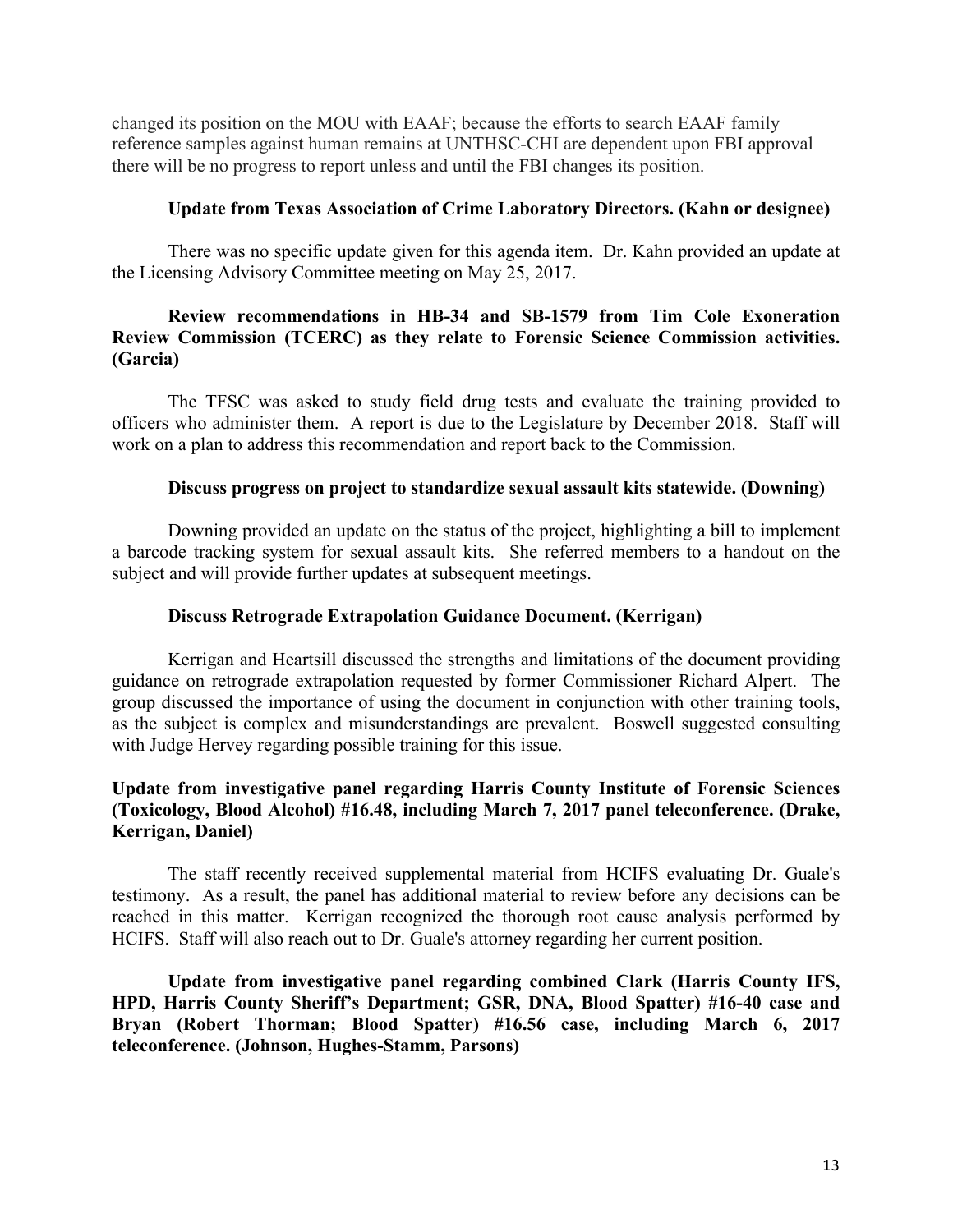Blood spatter expert Bob Henderson was hired to evaluate both cases. His report on the Clark case was received recently but the investigative panel has not yet had time to review it. A report on the Bryan case will be coming soon.

The gunshot residue analysis in the Norma Clark case requires an expert in statistics with particular focus on the application of statistical principles to forensic science. Professor Cliff Spiegelman from Texas A&M University serves on the Statisticians Task Group of the OSAC and also happens to be the statistician advising the subcommittee on gunshot residue analysis. He has volunteered to assist the Commission with reviewing the GSR testimony and related information. An update will be provided at the next Commission meeting.

### **Update from Hair Microscopy Panel, including case review status and discussion of whether additional cases should be reviewed. (Garcia)**

Garcia suggests the panel reconvene and advise the Commission regarding whether a larger sample size is needed and what the next steps should be. An update will be provided at the next quarterly meeting.

# **Update and review regarding Bite Mark Panel (Chaney–National Innocence Project) #15-07, including record collection and March 10, 2017 case review meeting in Austin. Discussion of recommended notifications. (Garcia)**

The same three criteria questions are asked in bite mark cases as were asked in hair microscopy cases. Testimony in the three cases (Bell, Hernandez, Furtado) was reviewed by the bite mark review team and notification to stakeholders was recommended for all three.

**MOTION AND VOTE:** *Parson moved to send notification letters on the three cases presented in the meeting materials. Hughes-Stamm seconded the motion. The FSC unanimously adopted the motion.*

### **Presentation from the Quattrone Center for the Fair Administration of Justice. (Garcia/Hollway)**

John Hollway, Director of the Quattrone Center for the Fair Administration of Justice addressed the Commission. Garcia suggested the Commission partner with Quattrone to address the DPS Garland Blood Alcohol (Youngkin) self-disclosure, and reported the City of Austin and Travis County are considering retaining Quattrone to review certain issues identified in the review of the Austin Police Department's DNA laboratory.

# **Update, review and discussion of DNA Mixture Interpretation Review and Austin PD DNA Lab progress. (Budowle/Hughes-Stamm/Koehler/Garcia)**

**a. Statewide & county-based defense triage projects (Wicoff/Boswell/ Strassburger).**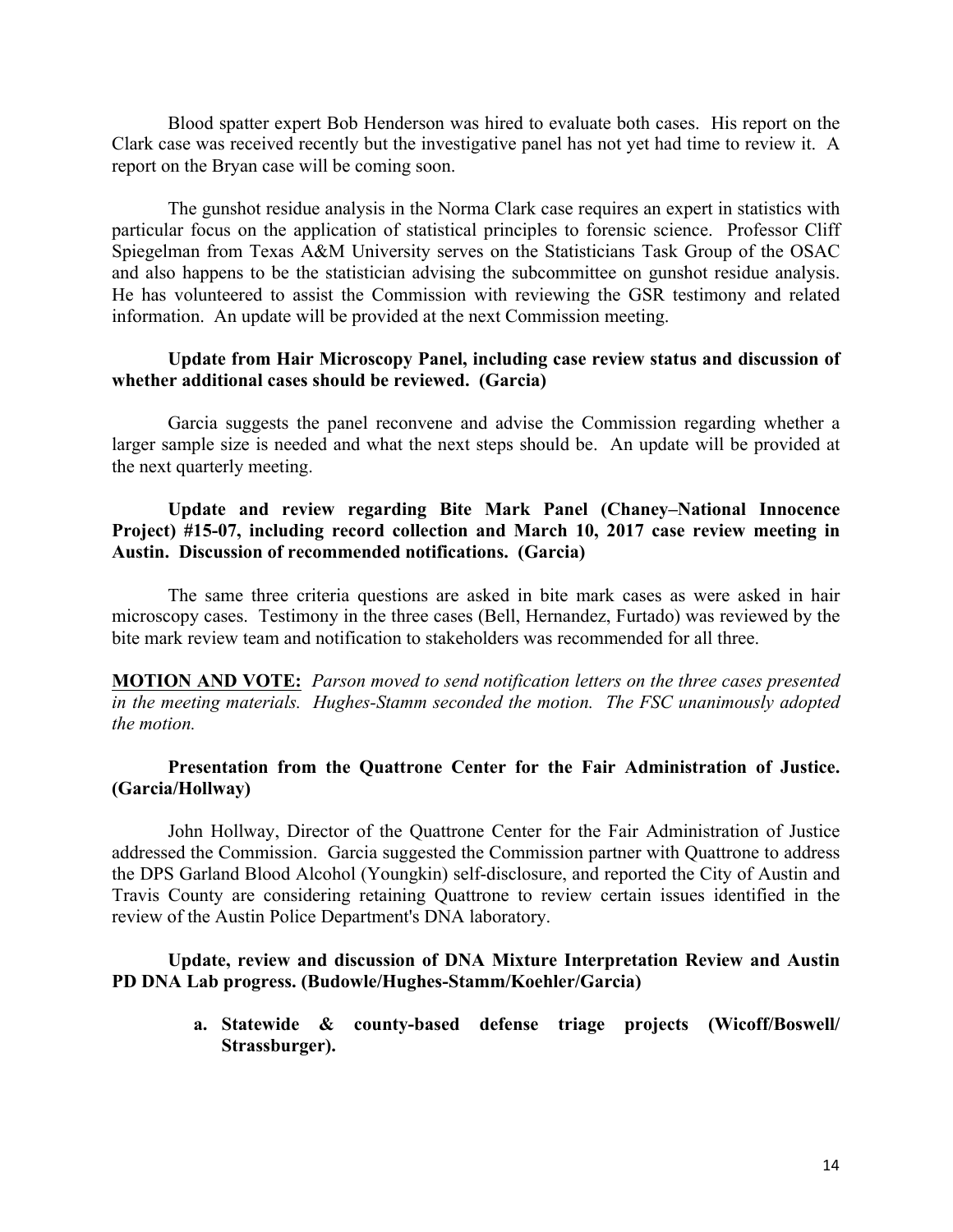Bob Wicoff provided an update on the statewide DNA Mixture Review Project. Intake of cases has recently increased mainly as a result of DA's office sending out letters on their DNA cases, particularly the Harris County District Attorney's Office. Laboratories have been very helpful throughout the process. The team has received approximately 2500 requests and has resolved more than half.

Dawn Boswell provided an update for Tarrant County. They sent about 300 notices to defense attorneys. Out of those 300 notices, about 95 have been sent for recalculation. About twenty cases have been disposed of to date. Bode has been slow getting results.

Dallas County Conviction Integrity Unit Chief Cynthia Garza is still sending out notices on Dallas mixture cases. Approximately 4,000 notices need to go out and they are about halfway complete. Between 50-100 notices are sent out each week. No notices for Cellmark cases have yet gone out.

Trudy Strassburger from the Capital Area Private Defenders Service ("CAPDS") provided an update for Travis County. Travis County is dealing with both the countywide DNA review and the issues with APD's DNA lab. They have a small group of defense attorneys reviewing cases. There are about 2,400 notices that need to go out. So far about 450 requests for reinterpretation have been made.

# **b. Progress regarding recommendations in Austin Police Department DNA Lab Report approved at July quarterly meeting as well as DPS addition of Capital area facility.**

DPS has acquired APD's DNA lab under a five-year agreement. They are currently focused on the cases pending when the DNA section was closed.

Brandon Grunewald from Travis County Criminal Justice Planning reported the City of Austin and Travis County have partnered to: 1) establish the DNA case review being performed by CAPDS; and 2) contract with outside experts to address the concerns contained in the Commission's report. Discussions are currently underway with the Quattrone Center for root cause analysis and UNTHSC-CHI for retroactive case reviews.

### **c. Correspondence with ASCLD/LAB dba ANAB regarding accrediting body root cause analysis.**

Garcia briefly reviewed ASCLD/LAB's response concerning its assessments of APD's DNA lab. Members expressed concerns about the adequacy of the response. Staff will work with Hughes-Stamm to determine the appropriate next steps including additional correspondence.

### **d. Update on DPS review of quality system.**

DPS was asked by APD Chief Brian Manley to review the laboratory's quality manual. Mills related that four areas were focused on. Chief Gay responded to the issues raised by DPS